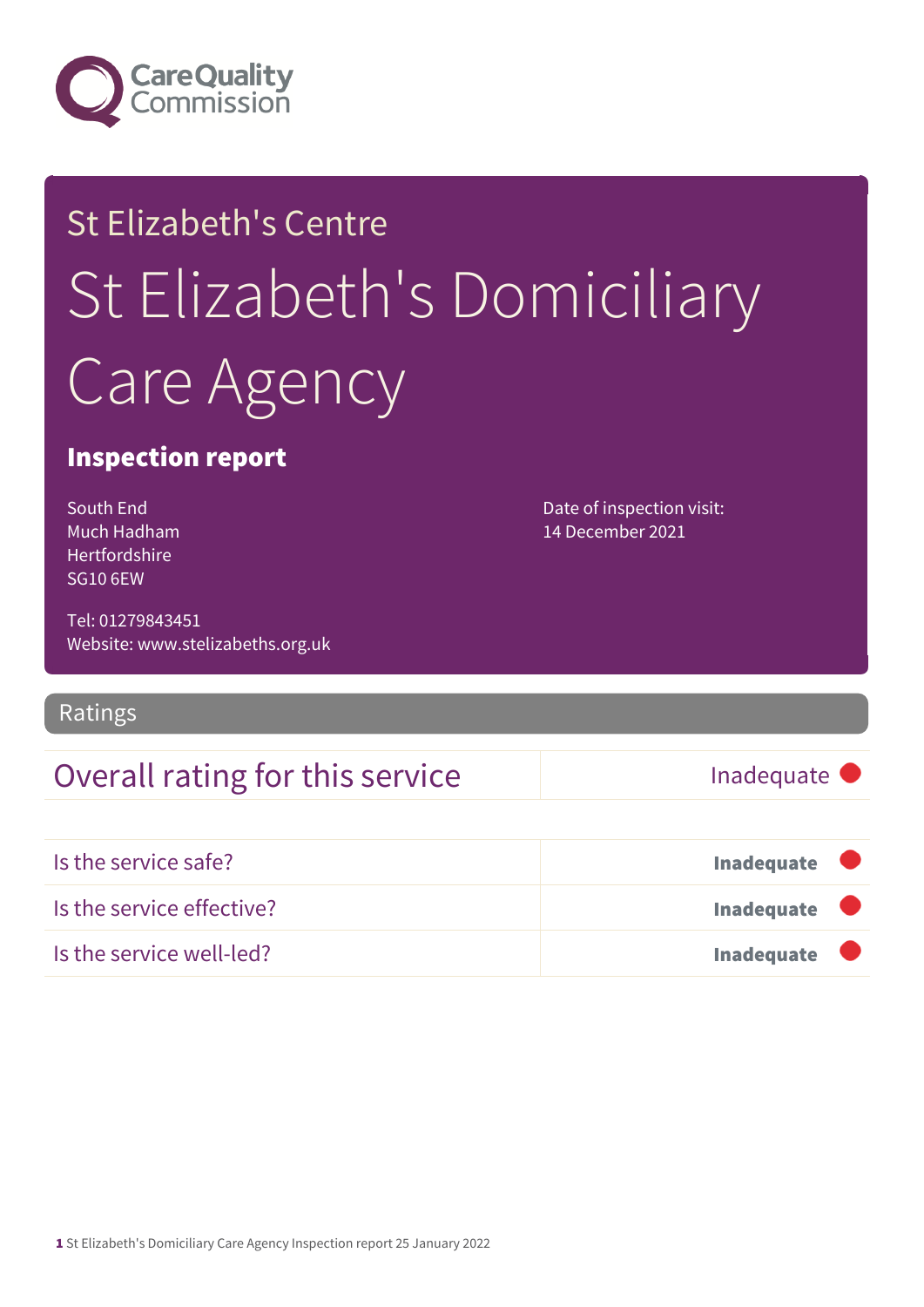## Summary of findings

### Overall summary

#### About the service

St Elizabeth's Domiciliary Care Agency is a supported living service for people with learning disability and autism. The service was provided to adults in shared accommodation on their college site and in individual flats.

Not everyone who used the service received personal care. CQC only inspects where people receive personal care. This is help with tasks related to personal hygiene and eating. Where they do, we also consider any wider social care provided. At the time of the inspection 32 people were supported with the regulated activity.

#### People's experience of using this service and what we found

People were put at risk of harm due to the lack of safeguarding processes and effective systems in place to implement improvements where risks had been identified. Care plans and risk assessments did not correlate and identify fundamental information to ensure people were supported in a safe way. People did not always receive their medicines in line with their care plans. There was a lack of staff trained to administer medicines, which had an impact on delivery of care.

People did not always get the dedicated support commissioned and this meant people were not always provided with safe support and were unable to experience new things or meet their aspirations.

People were not always supported to have maximum choice and control of their lives and staff did not support them in the least restrictive way possible and in their best interests; the policies and systems in the service did not support this practice.

We expect health and social care providers to guarantee autistic people and people with a learning disability the choices, dignity, independence and good access to local communities that most people take for granted. Right Support, right care, right culture is the statutory guidance which supports CQC to make assessments and judgements about services providing support to people with a learning disability and/or autistic people.

The service was not able to demonstrate how they were meeting the underpinning principles of Right support, right care, right culture. People did not receive support that was person-centred and gave them autonomy on their life. Relatives felt there needed to be a stronger focus on people's interests and ensuring their support was meaningful to them. People did not have choice of who they were supported by. Support did not focus on people's quality of life or follow best practice.

Staff told us and records confirmed there needed to be additional training to ensure there was enough appropriately skilled staff to meet people's needs.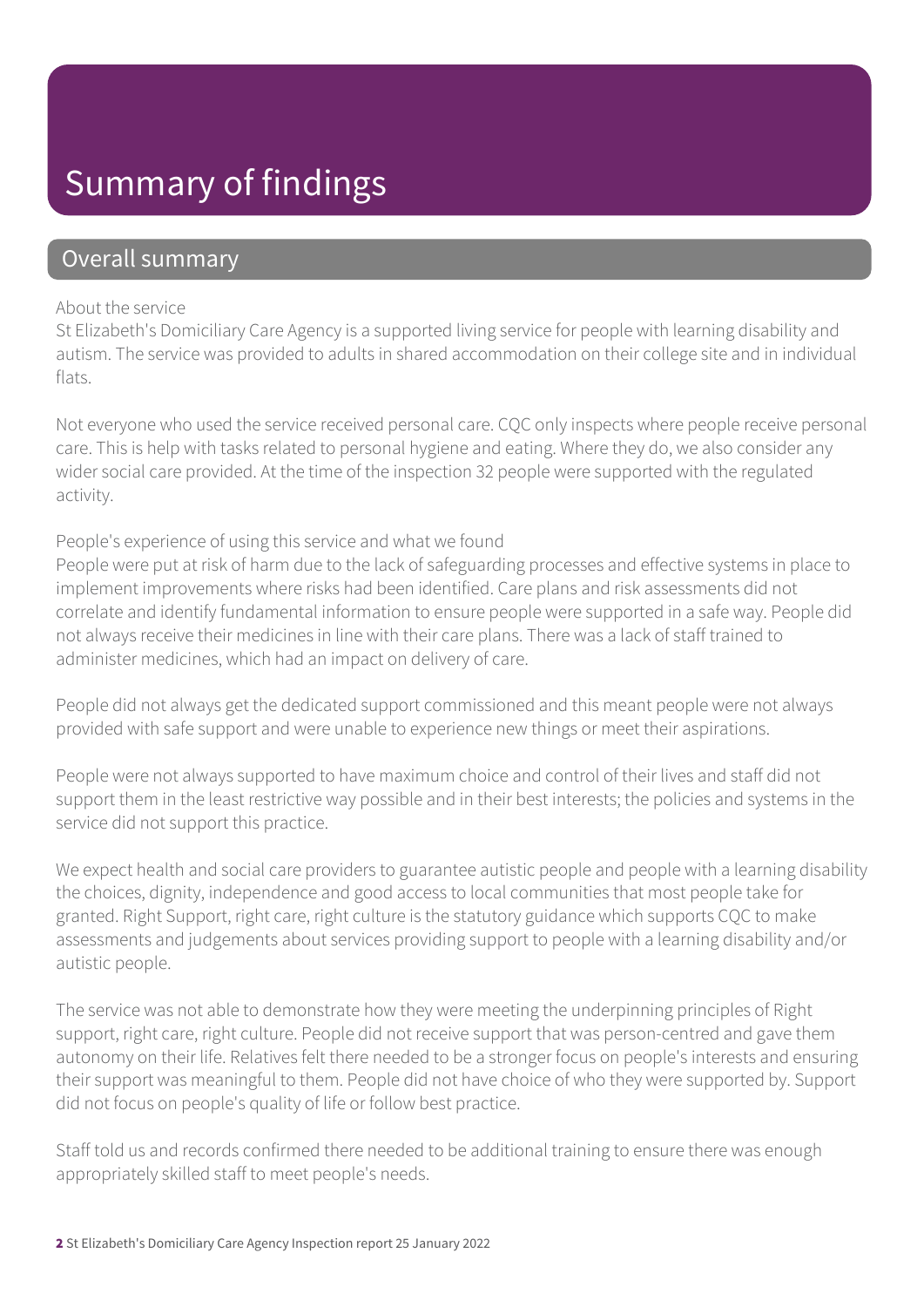The management team did not always offer the support and leadership required for the staff. Staff felt there was a lack of communication between staff and management. The provider and manager had a governance system in place, which included various audits and monitoring, however, these were not effective and did not identify the issues we found.

For more details, please see the full report which is on the CQC website at www.cqc.org.uk

Rating at last inspection

The last rating for this service was good (published September 2019).

#### Why we inspected

We received concerns in relation to the management of safeguarding concerns. As a result, we undertook a focused inspection to review the key questions of safe, effective and well-led only.

We reviewed the information we held about the service. No areas of concern were identified in the other key questions. We therefore did not inspect them. Ratings from previous comprehensive inspections for those key questions were used in calculating the overall rating at this inspection.

The overall rating for the service has changed from good to inadequate. This is based on the findings at this inspection.

We have found evidence that the provider needs to make improvement. Please see the safe, effective and well-led sections of this full report.

You can see what action we have asked the provider to take at the end of this full report.

Following the inspection visit the nominated individual met with CQC to discuss their evaluation of the inspection and what actions they will be starting to take following the visit. The nominated individual stated they were to develop an action plan following the inspection.

You can read the report from our last comprehensive inspection, by selecting the 'all reports' link for St Elizabeth's Domiciliary Care Agency on our website at www.cqc.org.uk

#### Enforcement

We are mindful of the impact of the COVID-19 pandemic on our regulatory function. This meant we took account of the exceptional circumstances arising as a result of the COVID-19 pandemic when considering what enforcement action was necessary and proportionate to keep people safe as a result of this inspection. We will continue to discharge our regulatory enforcement functions required to keep people safe and to hold providers to account where it is necessary for us to do so.

We have identified breaches in relation to safe management of medicines, management of risk, developing care that is person centred and the governance oversight at this inspection.

Full information about CQC's regulatory response to the more serious concerns found during inspections is added to reports after any representations and appeals have been concluded.

#### Follow up

We will meet with the provider following this report being published to discuss how they will make changes to ensure they improve their rating to at least good. We will work with the local authority to monitor progress. We will return to visit as per our re-inspection programme. If we receive any concerning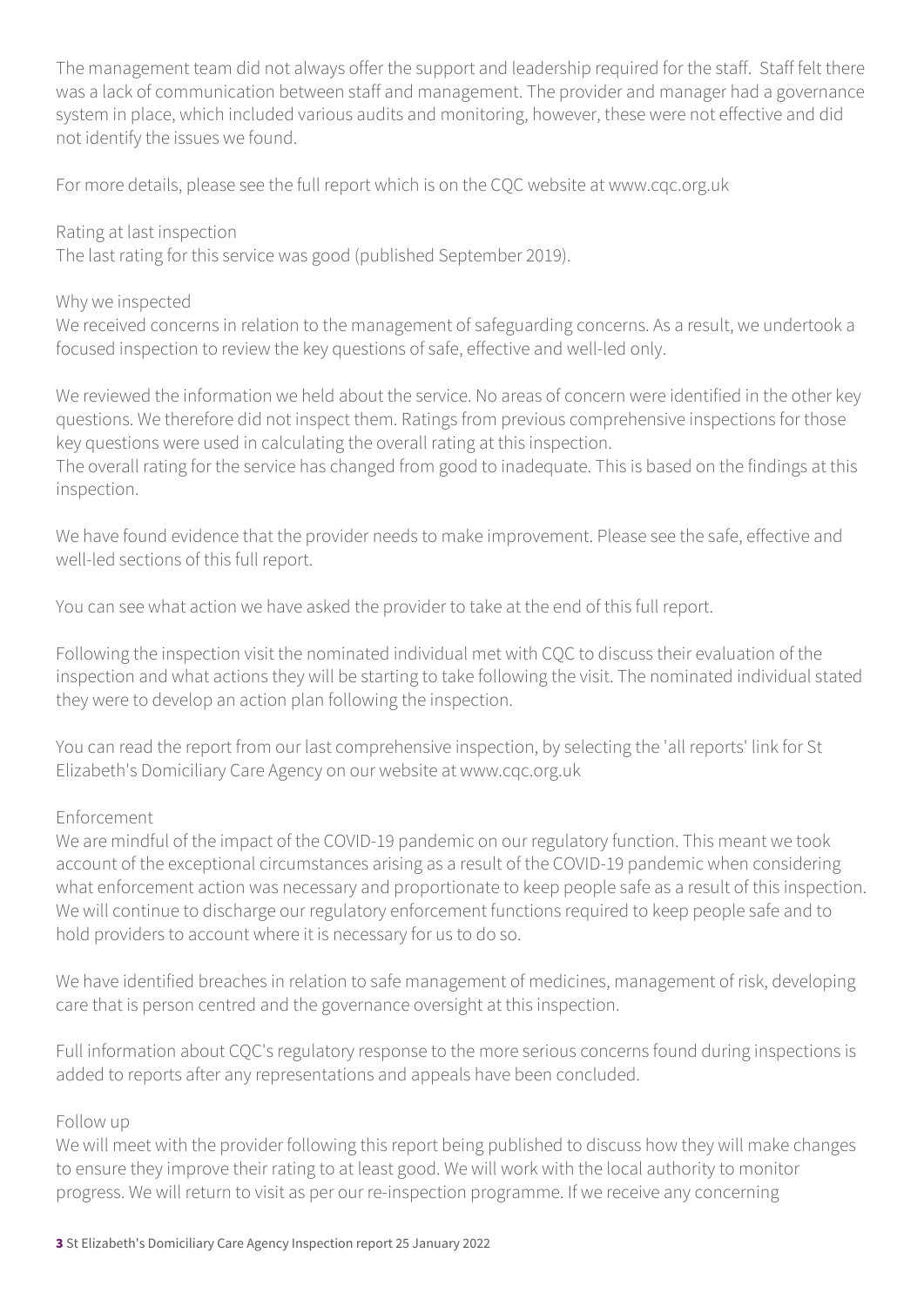information we may inspect sooner.

The overall rating for this service is 'Inadequate' and the service is therefore in 'special measures'. This means we will keep the service under review and, if we do not propose to cancel the provider's registration, we will re-inspect within 6 months to check for significant improvements.

If the provider has not made enough improvement within this timeframe. And there is still a rating of inadequate for any key question or overall rating, we will take action in line with our enforcement procedures. This will mean we will begin the process of preventing the provider from operating this service. This will usually lead to cancellation of their registration or to varying the conditions the registration.

For adult social care services, the maximum time for being in special measures will usually be no more than 12 months. If the service has demonstrated improvements when we inspect it. And it is no longer rated as inadequate for any of the five key questions it will no longer be in special measures.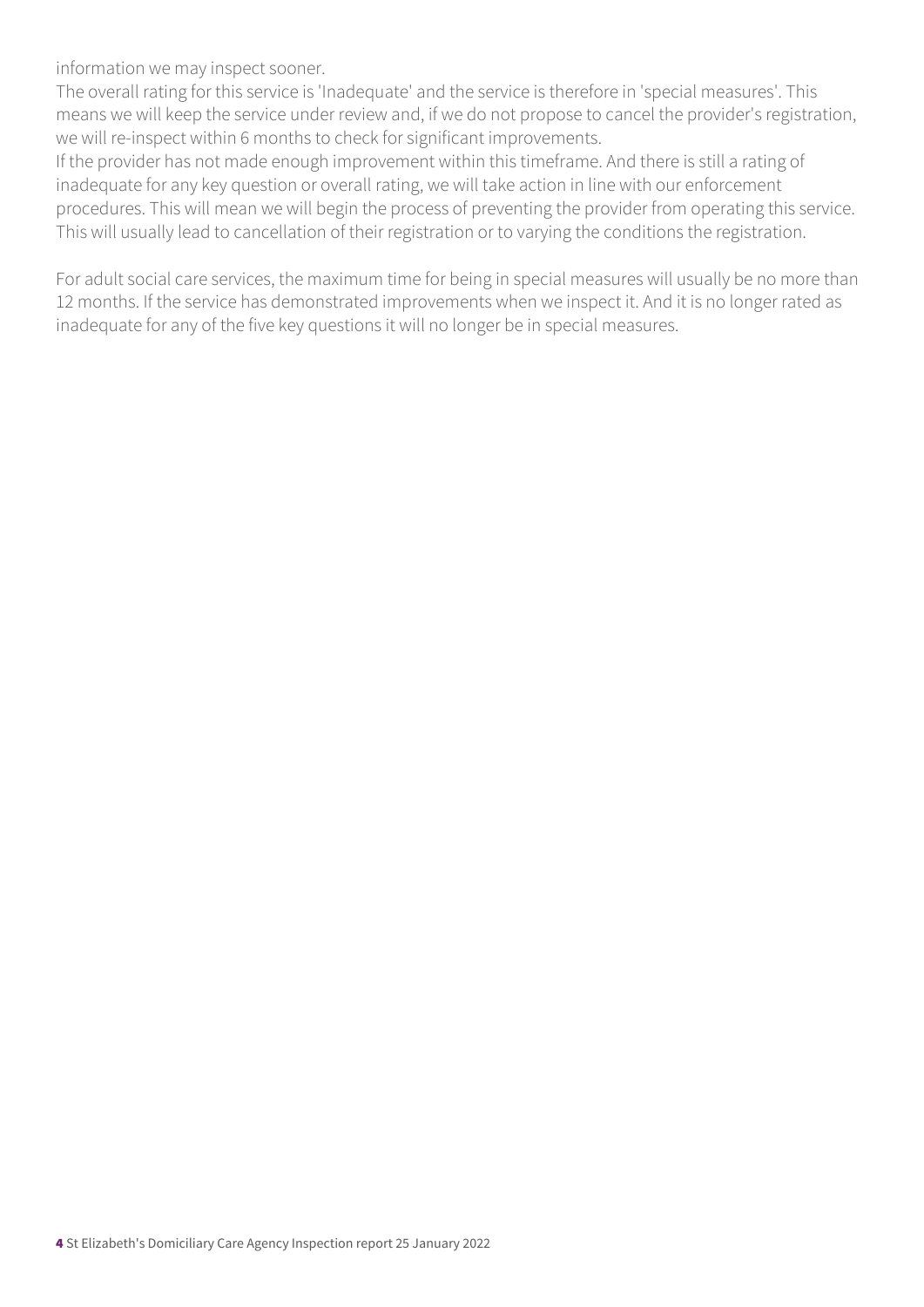### The five questions we ask about services and what we found

We always ask the following five questions of services.

| Is the service safe?                         | <b>Inadequate</b> |
|----------------------------------------------|-------------------|
| The service was not safe.                    |                   |
| Details are in our safe findings below.      |                   |
| Is the service effective?                    | <b>Inadequate</b> |
| The service was not effective.               |                   |
| Details are in our effective findings below. |                   |
| Is the service well-led?                     | <b>Inadequate</b> |
| The service was not well-led.                |                   |
| Details are in our well-Led findings below.  |                   |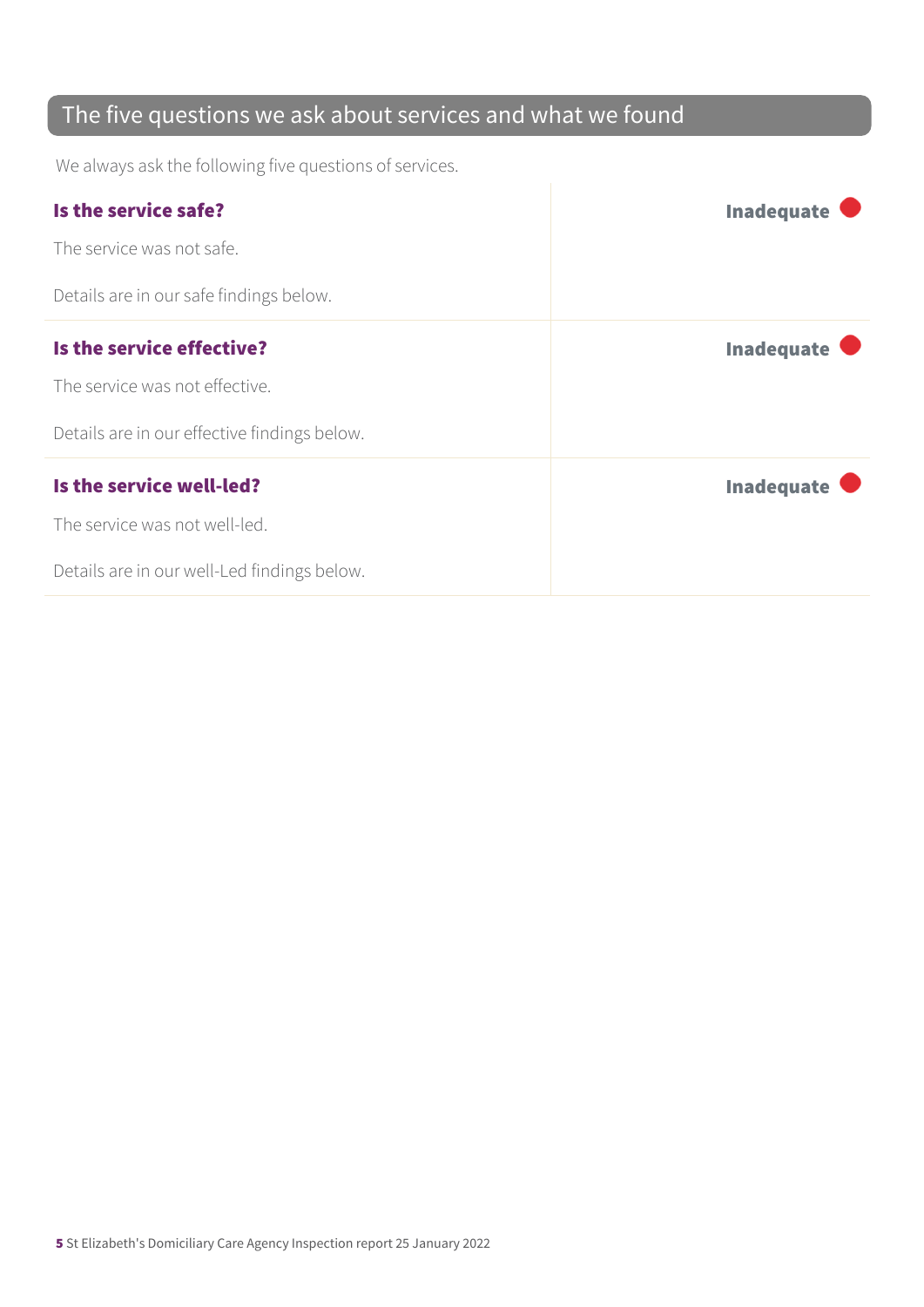

# St Elizabeth's Domiciliary Care Agency

Detailed findings

# Background to this inspection

We carried out this inspection under Section 60 of the Health and Social Care Act 2008 (the Act) as part of our regulatory functions. We checked whether the provider was meeting the legal requirements and regulations associated with the Act. We looked at the overall quality of the service and provided a rating for the service under the Care Act 2014.

#### Inspection team

The inspection team was made up of one inspector and an Expert by Experience. An Expert by Experience is a person who has personal experience of using or caring for someone who uses this type of care service.

#### Service and service type

This service provides care and support to people living in eight 'supported living' settings, so that they can live as independently as possible. People's care and housing are provided under separate contractual agreements. CQC does not regulate premises used for supported living; this inspection looked at people's personal care and support.

The service had a manager registered with the Care Quality Commission. This means that they and the provider are legally responsible for how the service is run and for the quality and safety of the care provided.

Notice of inspection This inspection was unannounced.

#### What we did before inspection

We reviewed information we had received about the service since the last inspection. We sought feedback from the local authority and partner agencies who worked with the service. We used the information the provider sent us in the provider information return. This is information providers are required to send us with key information about their service, what they do well, and improvements they plan to make. This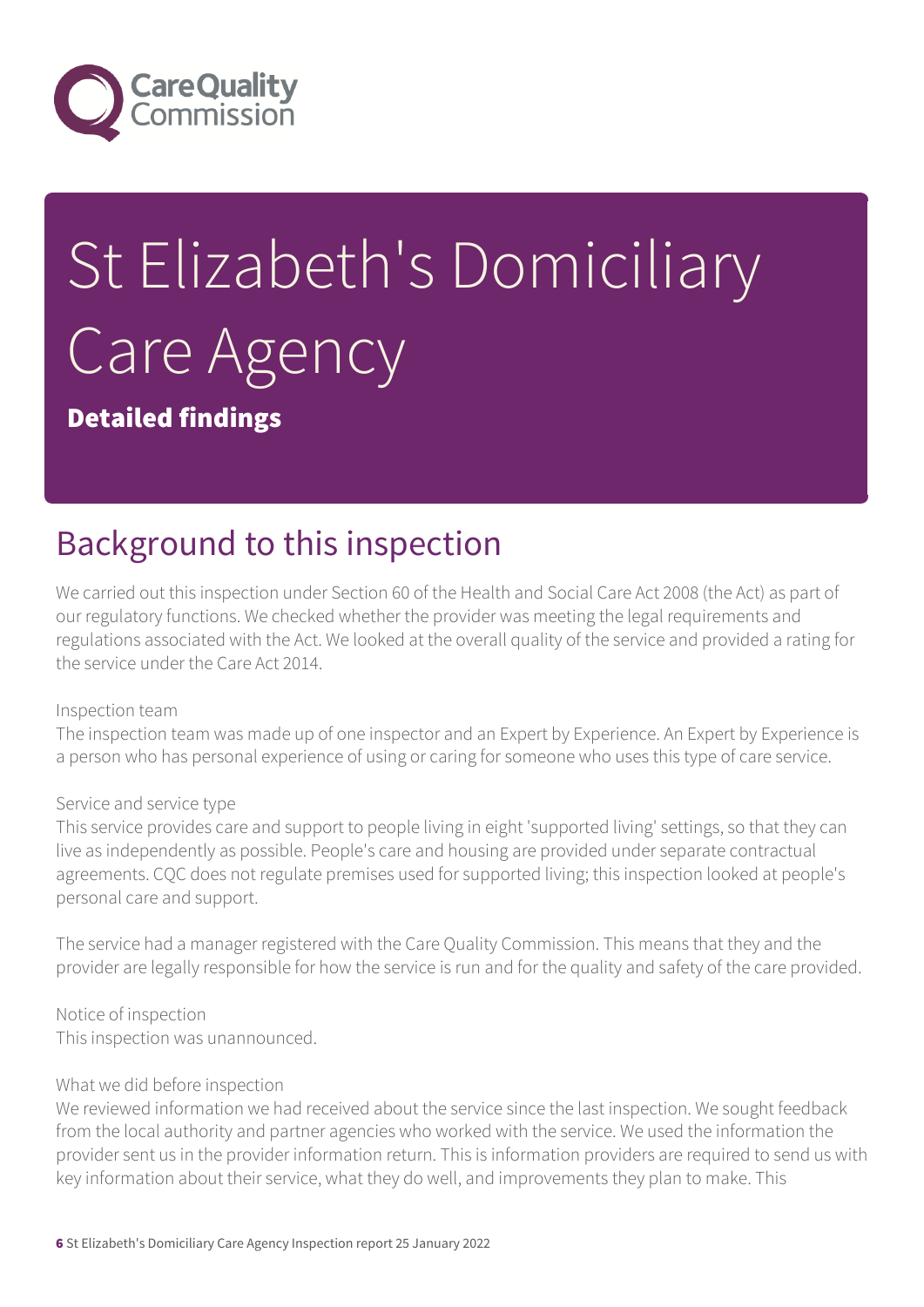information helps support our inspections. We used all of this information to plan our inspection.

#### During the inspection

We spoke with seven people who used the service and 12 relatives about their experience of the care provided. We spoke with 16 members of staff including the registered manager, deputy manager, senior care workers and care workers and the nominated individual. The nominated individual is responsible for supervising the management of the service on behalf of the provider. We used the Short Observational Framework for Inspection (SOFI). SOFI is a way of observing care to help us understand the experience of people who could not talk with us.

We reviewed a range of records. This included 12 people's care records and multiple medication records. We looked at three staff files in relation to recruitment and staff supervision. A variety of records relating to the management of the service, including policies and procedures were reviewed.

#### After the inspection

We continued to seek clarification from the provider to validate evidence found. We looked at training data and quality assurance records. We spoke with one professional who had input with the service.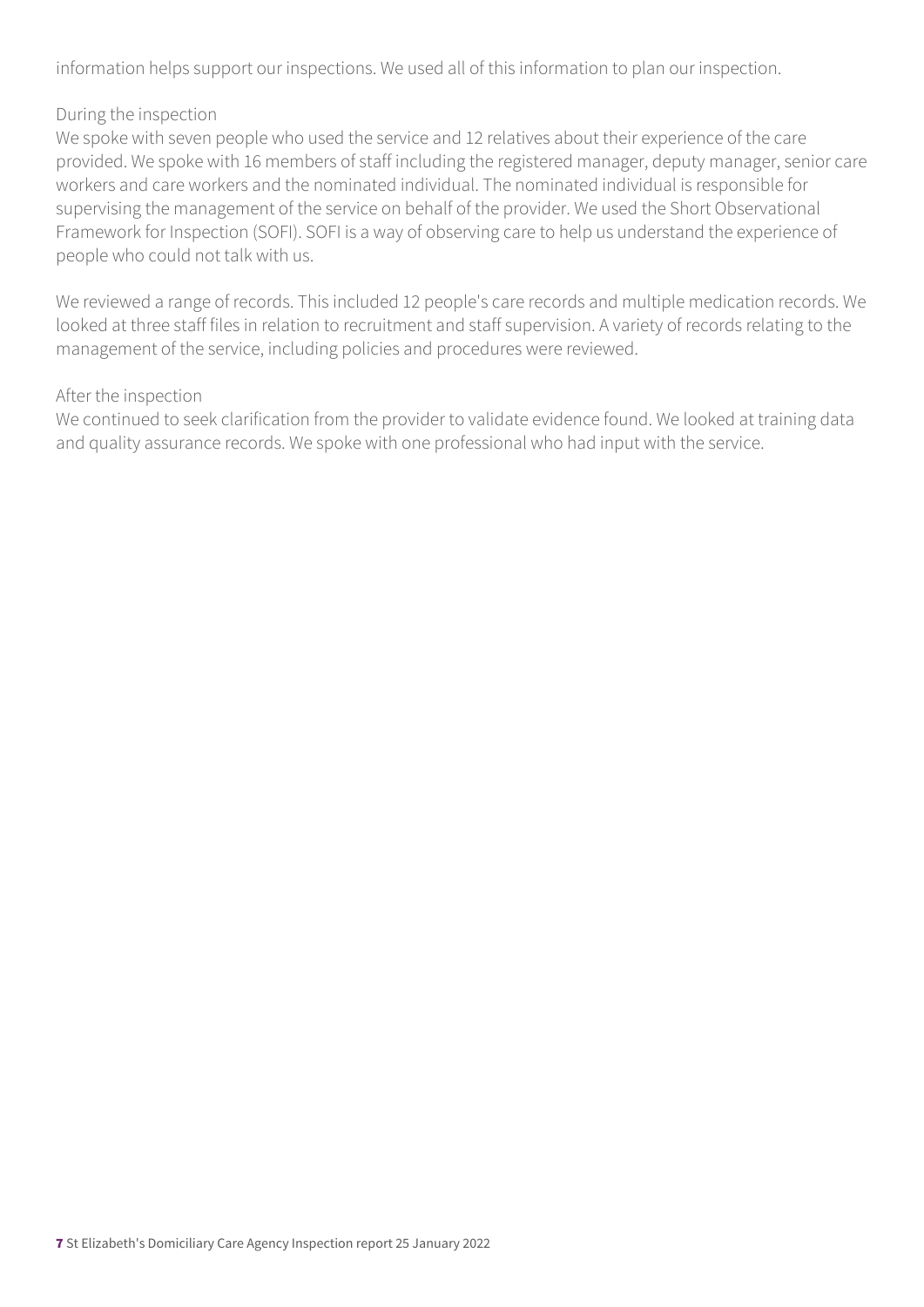## Is the service safe?

# Our findings

Safe – this means we looked for evidence that people were protected from abuse and avoidable harm.

At the last inspection this key question was rated as good. At this inspection this key question has now deteriorated to inadequate. This meant people were not safe and were at risk of avoidable harm.

Using medicines safely

● Medicines were not always stored safely. Medicines cabinets were locked when not in use. However, temperature-controlled cabinets were consistently recorded under the recommended range. Staff had failed to escalate this when recording daily temperature monitoring. We asked the provider to escalate concerns to the supplying pharmacy to ensure medicines were still suitable for use.

● Documents to help staff to administer when required (PRN) medicines were not in place. There were no records in the medicines folders explaining why a PRN medicine had been administered or if it had been effective. When a medicine used for the management of agitation and aggression was administered, staff were not following the care plan in place nor the provider's policy to ensure this was logged on the incident reporting system and reviewed. This resulted in the person being given medicine outside of scope of the prescription.

● There was an out of date intervention protocol in place for one person at the service. It advised staff to follow a treatment regimen and administer a medicine that was no longer prescribed.

● Records showed there were some gaps in people's medicine administration records (MAR). We could not be assured medicines had been administered as prescribed. Medicines administration times were not always conducted at the same time each day. With the nature of people's individual health needs there could be significant implications due to not taking the medicine in a timely manner.

● People's support did not promote person centred care and did not consider the least restrictive. For example, staff told us people would be woken up to be given their medicines. There was no consideration with partner agencies to see if their medicines could be administered at a different time to fit in with the person's lifestyle.

● At the time of the inspection training records confirmed that only 17% of staff were trained to administer emergency intervention medicines. Although, the registered manager ensured there was someone available across the provider, this could mean staff having to leave another bungalow to administer the intervention medicines. This also needed to be a consideration when leaving the site where people would need support in the event of having emergency intervention medicines.

● The professional indicated that medicines were an area of concern and required additional attention from the management team. They said, "Medicine errors would be a concern. This has been raised a couple of times. There should be no reason why people are running out of meds and at times this happens. They should pay for some senior pharmacist training."

Assessing risk, safety monitoring and management; Systems and processes to safeguard people from the risk of abuse; Learning lessons when things go wrong

● Staff did not always anticipate and manage risk in a person-centred way. We found support practices that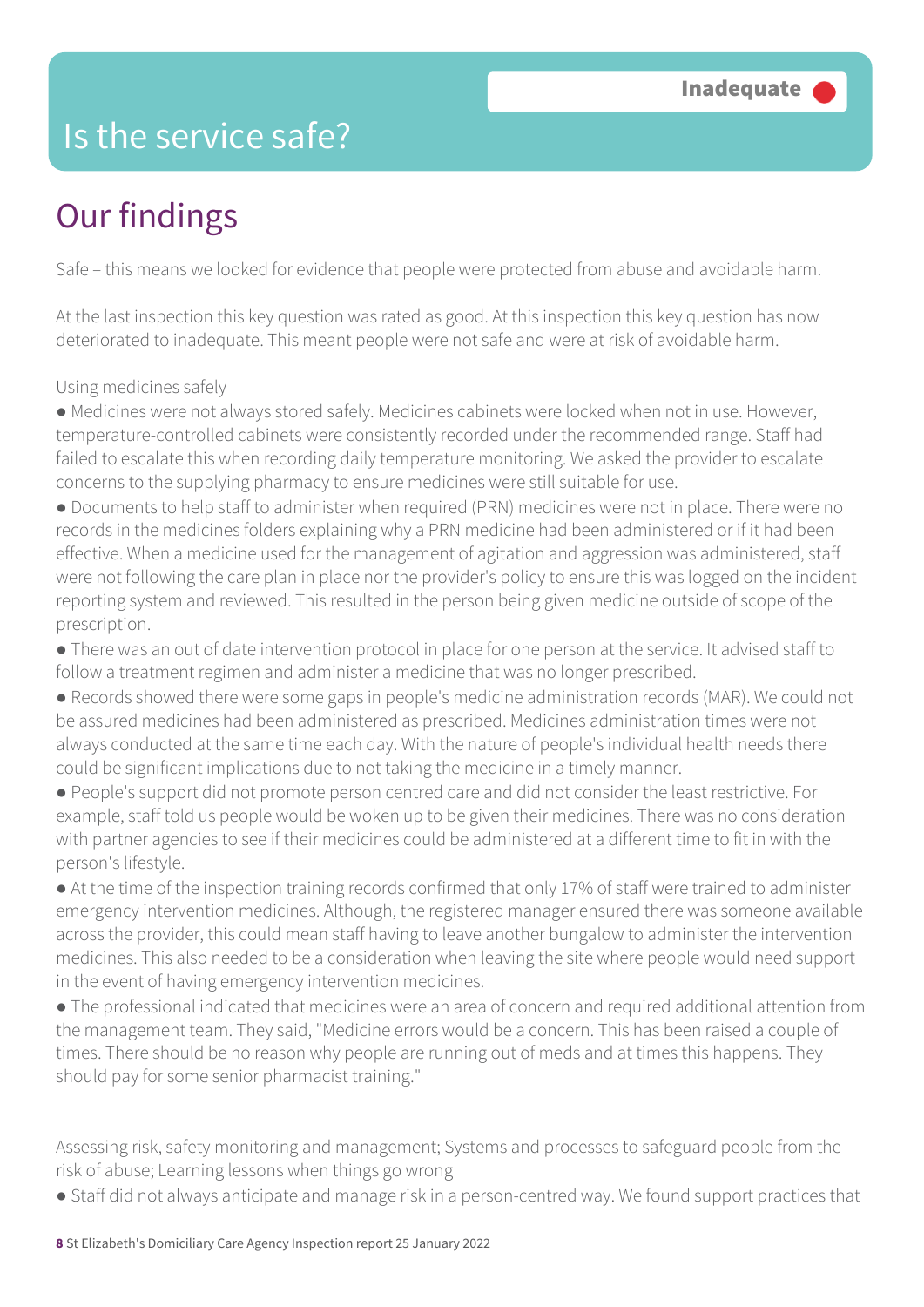were disproportionate on people's liberty. For example, within one building we found that people had their front doors open whilst they were sleeping. This meant the staff and the other people living within the building could see this person.

● The service provided 'blanket rules' which resulted in inappropriately restricting people's choice and control. For example, the service locked bathroom doors so they could not be accessed freely. There was no consideration on how they could look at the least restrictive measure for people.

● People's risk assessments were not clear or coordinated with the information stated in the care plans. There were a number of examples where we saw significant risks had been identified but were not clear or did not indicate how to support people in the key documents. One example being, where someone had been identified with a choking risk, this was not clear in the care plan or risk assessment. However, there was a speech and language guide within the person's home identifying the person needed modified food.

● People were at risk of harm where staffing levels were not always sufficient. Accident and incidents occurred where people and staff were put at risk of harm and could have been prevented. For example, due to staff changes a staff member was on their own and was supporting someone else. During this time a person put their hand on the hob of the oven. This person's risk assessment indicated they should have one to one support when in the kitchen.

• Staff were knowledgeable about how to raise safeguarding concerns. However, we found where safeguarding's were identified, these were not always sufficiently prioritised. Partner agencies visited the service and found safeguarding's in relation to keeping people safe at night. Safe practices had been suggested. When we visited, we found that the suggested improvements had not been embedded. This meant that people continued to be at risk.

● There was a lack of shared lessons learnt with the whole team and the wider service. Where safeguarding's and risks emerged, the registered manager gathered the information relating to accident and incidents, however, did not effectively look at the overall trends and themes. This meant the registered manager and staff team were not able to learn from these.

● Although when speaking to people they felt safe, there were mixed views from relatives about the safe care of their family member. When asking relatives if their family member was safe, one relative said, "No there have been numerous drug errors, the staff levels. There were no boundaries, there was no continuous team, a lot of agency staff. When I phoned to see how [relative] is they didn't understand what I was asking. [Relative] has epilepsy and didn't have the rescue pack when I visited which could have proved fatal." Another relative said, "Yes most definitely, I know the carers quite well, she has been there for some time, we all consider ourselves as family, we feel she is safe with them."

Preventing and controlling infection

● We were not assured that the registered manager and staff were making sure infection prevention procedures were managed effectively. We observed staff not following government guidance when using personal protective equipment (PPE).

● The provider had systems in place to ensure that where visitors arrived, they had processes in place to prevent visitors from catching and spreading infections. However, staff were deployed across all of the supported living services and did not cohort staff teams, which increased the risk of spreading infections.

People were at risk of harm. Systems were either not in place or not robust enough to demonstrate safety was effectively managed. This was a breach of regulation 12 (Safe care and treatment) of the Health and Social Care Act 2008 (Regulated Activities) Regulations 2014.

#### Staffing and recruitment

● The nominated individual was very open about their staffing levels and the difficulties there have had to face. The provider had recently put actions in to try and increase recruitment and retention within the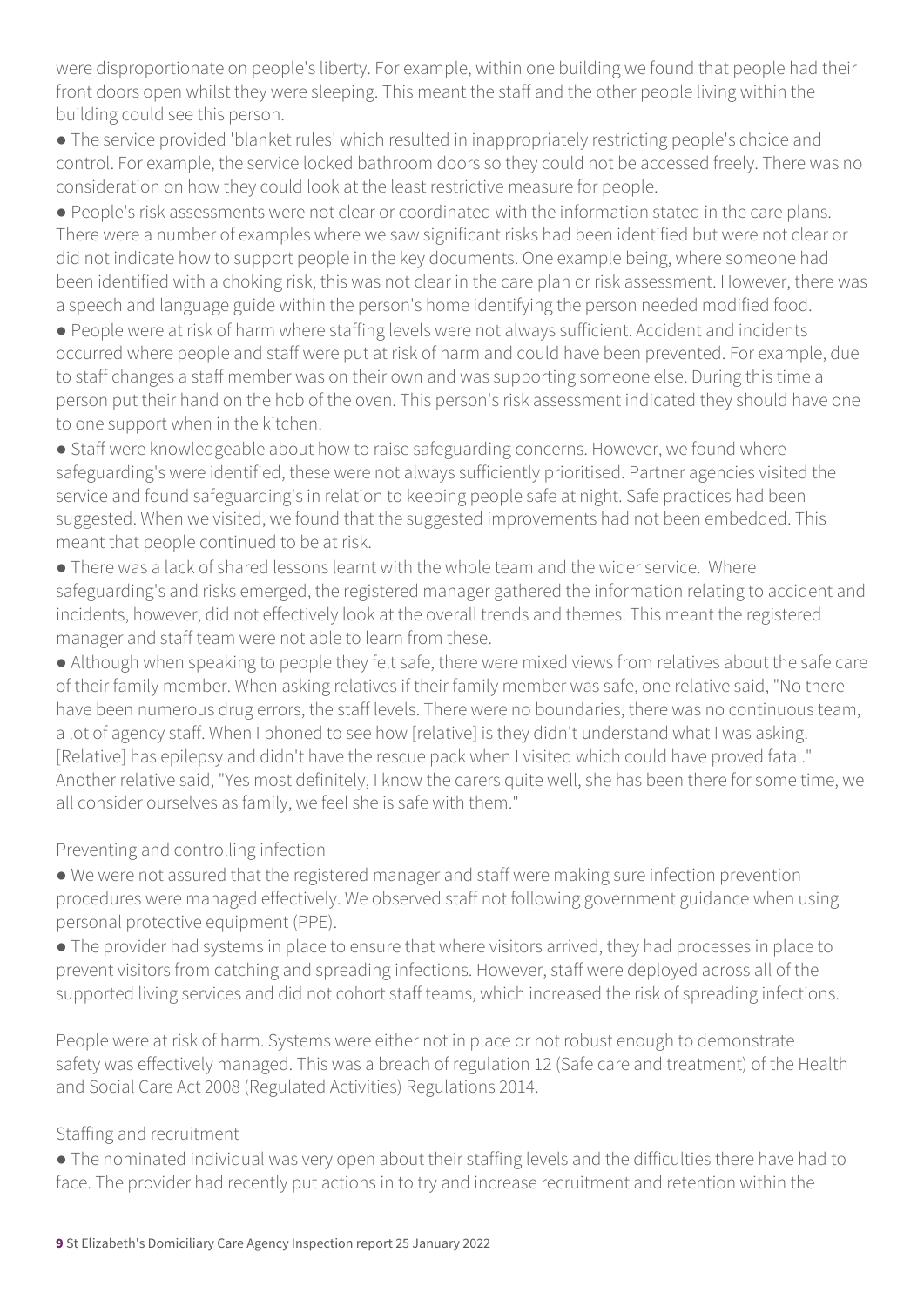organisation. However, it was evident that due to the staffing shortages, this had an impact on people's care.

● Records showed that at times there were reduced staffing. People's records showed that they had limited opportunity to try different experiences and there was no evidence that people were able to enjoy any new experiences during the evenings.

● Staff we spoke with said they were short staffed, and this put pressure on their day, however they tried to do their best by people. One staff member said, "I think currently we don't have enough staff. When I started we had enough staff to support every person. We are now understaffed. We still manage to do what we can. We are more rushed." This was evident by our observations, staff took an active role in tasks and failed to encourage people's independence with everyday living skills.

● Many of relatives we spoke with felt there was a staffing issue which impacted on their relative's care. One relative said, "They say there are enough staff, but I don't think there are enough staff. There was a fight between [person] and another resident which I think could have been avoided if there were more staff around." Another relative said, "There are not enough staff, I don't trust the staff from the feedback I'm getting. There are a lot of agency staff and I am concerned with their level of training." Although some relatives felt there was adequate staffing. One relative said, "There are always enough staff and managers are visible, always around."

People were not able to have the opportunity to have a fulfilling life with dedicated time to develop their independence. This was a breach of regulation 18 (Staffing) of the Health and Social Care Act 2008 (Regulated Activities) Regulations 2014.

● People were supported by staff who had been through a recruitment selection process. This included all pre-employment checks, such as references and a criminal record check.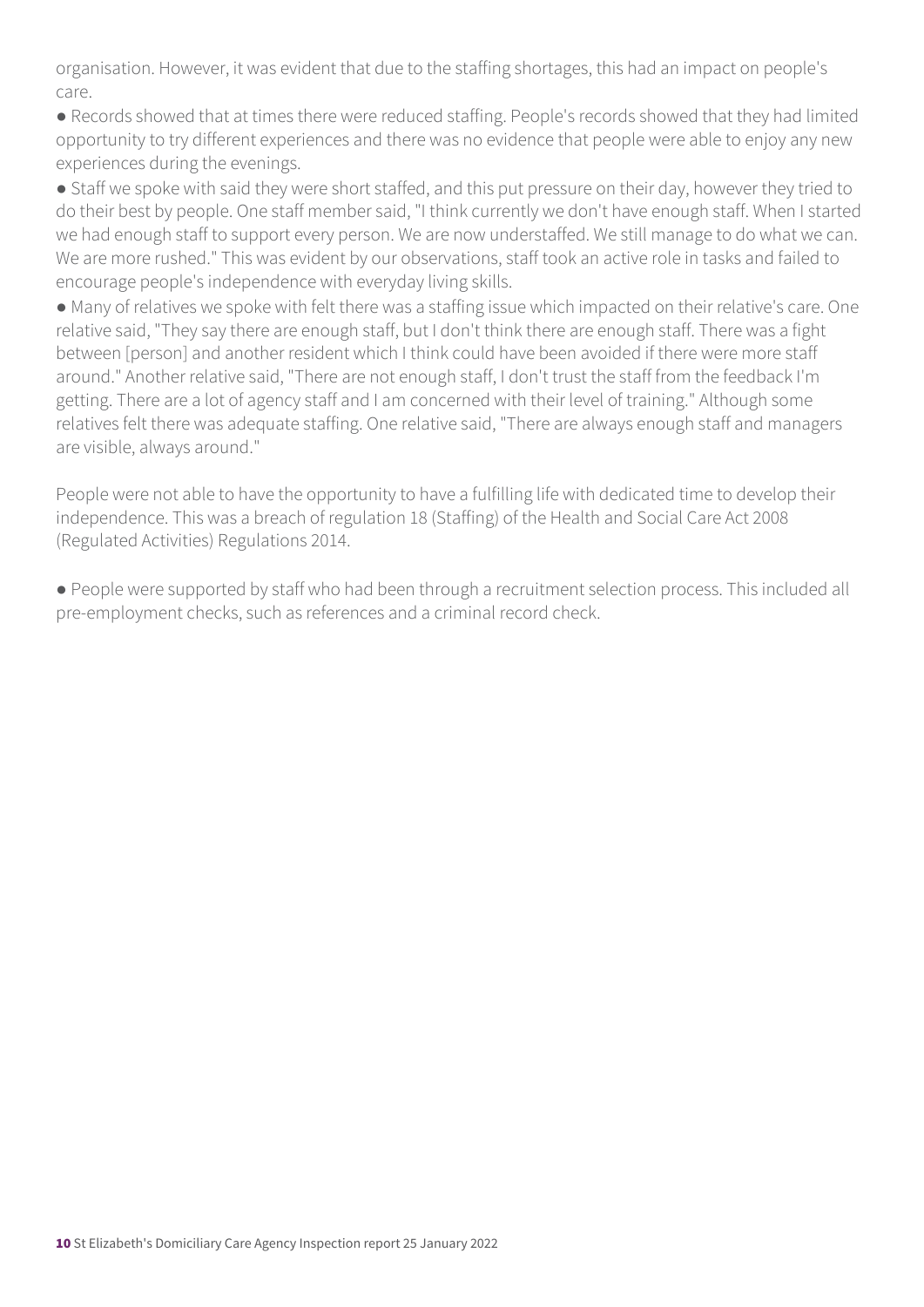### Is the service effective?

# Our findings

Effective – this means we looked for evidence that people's care, treatment and support achieved good outcomes and promoted a good quality of life, based on best available evidence.

At the last inspection this key question was rated as good. At this inspection this key question has now deteriorated to inadequate. This meant the effectiveness of people's care, treatment and support did not achieve good outcomes or was inconsistent.

Assessing people's needs and choices; delivering care in line with standards, guidance and the law; Supporting people to live healthier lives, access healthcare services and support; Staff working with other agencies to provide consistent, effective, timely care; Supporting people to eat and drink enough to maintain a balanced diet

●People's care records were not always updated in a timely manner when changes were made by healthcare professionals. This meant that staff might be following guidance that was no longer suitable for the person they were caring for.

● Care and support plans did not always reflect people's needs and aspirations. Support did not always focus on people's quality of life outcomes and met best practice. We found examples were care plans did not triangulate with health professional's guidance.

● Relatives were involved in the care people received; however, where people were not able to advocate for themselves, they did not have an independent advocate to support them with expressing their wishes and how they wanted to shape their support.

● People did not have an active role in maintaining their own health and wellbeing. People were referred to internal professionals such as occupational therapy and speech and language where appropriate. However, when speaking with the nominated individual they explained that these services were from their in-house therapy team and was a part of the agreement for people being supported by St Elizabeth's Domiciliary Care Agency. This included the choice of support. This meant people did not have choice and control of who and what services to use.

● People and staff had support from the internal therapy team to develop specific social stories when required. However, people's care plans were not in accessible format and there was no consideration as to how people can be kept informed about the information kept about them.

● Overall, relatives felt staff would be able to recognise deteriorating health. However, there were examples of where staff may have not recognised where their family member needed support. One relative said, "When I pick [person] up I report changes, but they don't know about them. I picked [person] up and they were pointing at their stomach. I knew what to do but they didn't say or do anything."

● Relatives felt their family member was not supported to get involved in local events in the local community. Records confirmed this. One relative said, "It is terrible. Now [Person] is on holiday they spend all day in the bungalow. [Person] rings me 15-20 times per day because they are bored and not being engaged in anything. There is no exercise, sometimes they go for a walk on the grounds." Another relative said, "There are no opportunities to go out." Although some relatives felt the staff were aware of people's social responsibility and encouraged this.

● People were able to input into choosing their food and planning their meals. However, staff did not always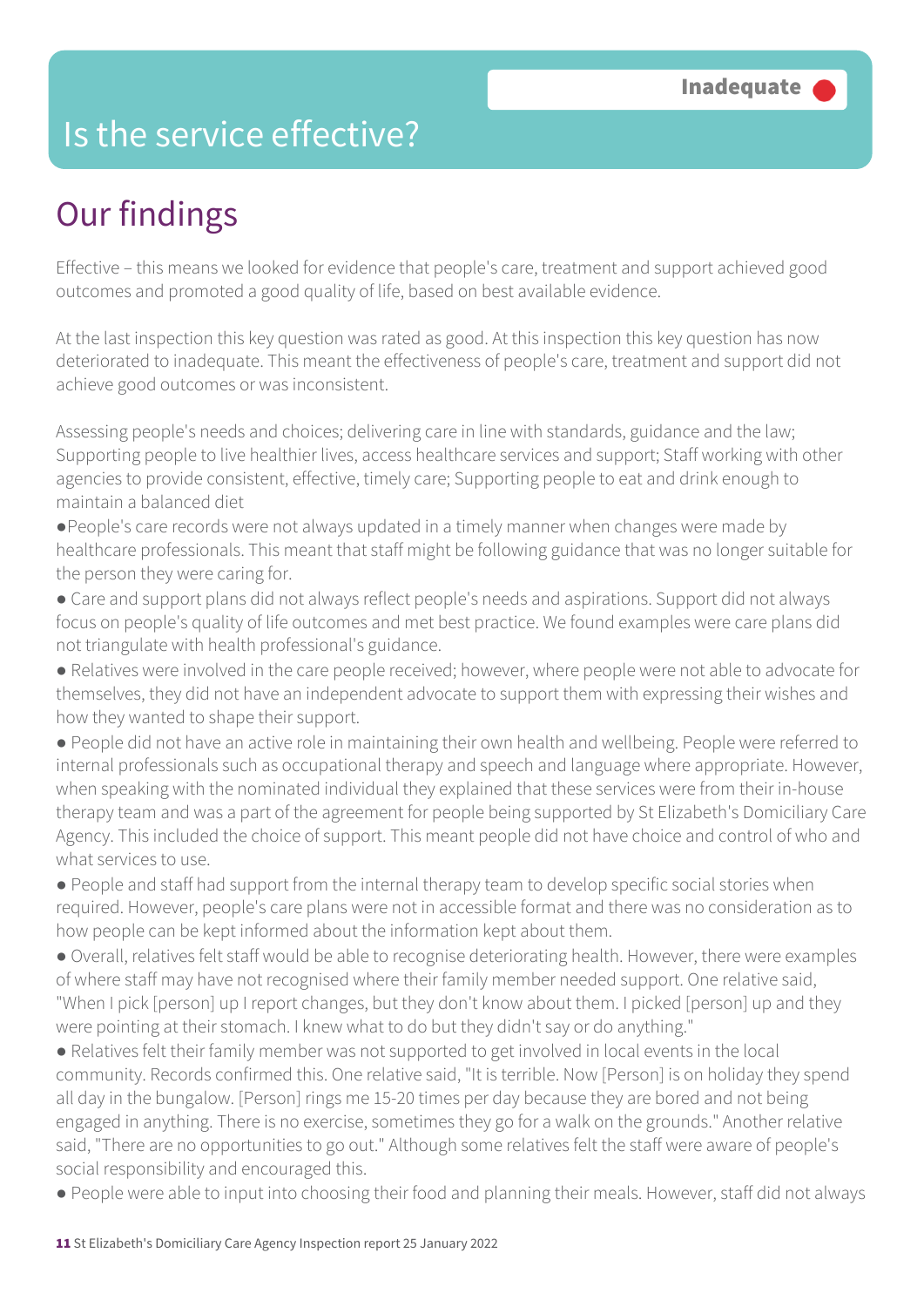support people to be involved in preparing and cooking their meals. People could have access to snacks, we found that where some cupboards were locked. We found an example of where staff were putting food out of reach from someone to deter them from eating.

The support people received was not person centred and people were not able to have choice and control about the services they received. This was a breach of regulation 9 (Person centred care) of the Health and Social Care Act 2008 (Regulated Activities) Regulations 2014.

Staff support: induction, training, skills and experience

● People did not always receive support from staff who had the relevant training, including around learning disability, autism, mental health needs and human rights. Staff were provided with an induction programme which included epilepsy training, however records and staff confirmed that once they had completed this training, this was not revisited.

● Although staff felt they had the right skills to support people, they fed back specific training for individuals would be beneficial. One staff member said, "If I had to use MAPA I don't know what I would do. I feel like regular MAPA training in that situation what am I meant to do. I do think a booster session is needed. I had it when I first started, and I have not had any refresher. I was going to do intervention training and that has been cancelled and I assume that will be an epilepsy training. Epilepsy is another thing that I need some more training on, I don't really know how to deal with it for each person."

Ensuring consent to care and treatment in line with law and guidance

The Mental Capacity Act 2005 (MCA) provides a legal framework for making particular decisions on behalf of people who may lack the mental capacity to do so for themselves. The Act requires that, as far as possible, people make their own decisions and are helped to do so when needed. When they lack mental capacity to take particular decisions, any made on their behalf must be in their best interests and as least restrictive as possible.

People can only be deprived of their liberty to receive care and treatment when this is in their best interests and legally authorised under the MCA.

When people receive care and treatment in their own homes an application must be made to the Court of Protection for them to authorise people to be deprived of their liberty.

We checked whether the service was working within the principles of the MCA, and whether any conditions on authorisations to deprive a person of their liberty had the appropriate legal authority and were being met.

● Staff understood the Mental Capacity Act 2005, including Deprivation of Liberty Standards. For people that the service assessed as lacking mental capacity for certain decisions, staff recorded assessments. One staff member said, "People are assessed to see if people are able to make their own choices. If people are not able to make their own decisions. Family, people working with them would help with the capacity assessment." However, we found example of where staff did not look at the least restrictive practice. There was a lack of consideration in protecting and promoting people's rights.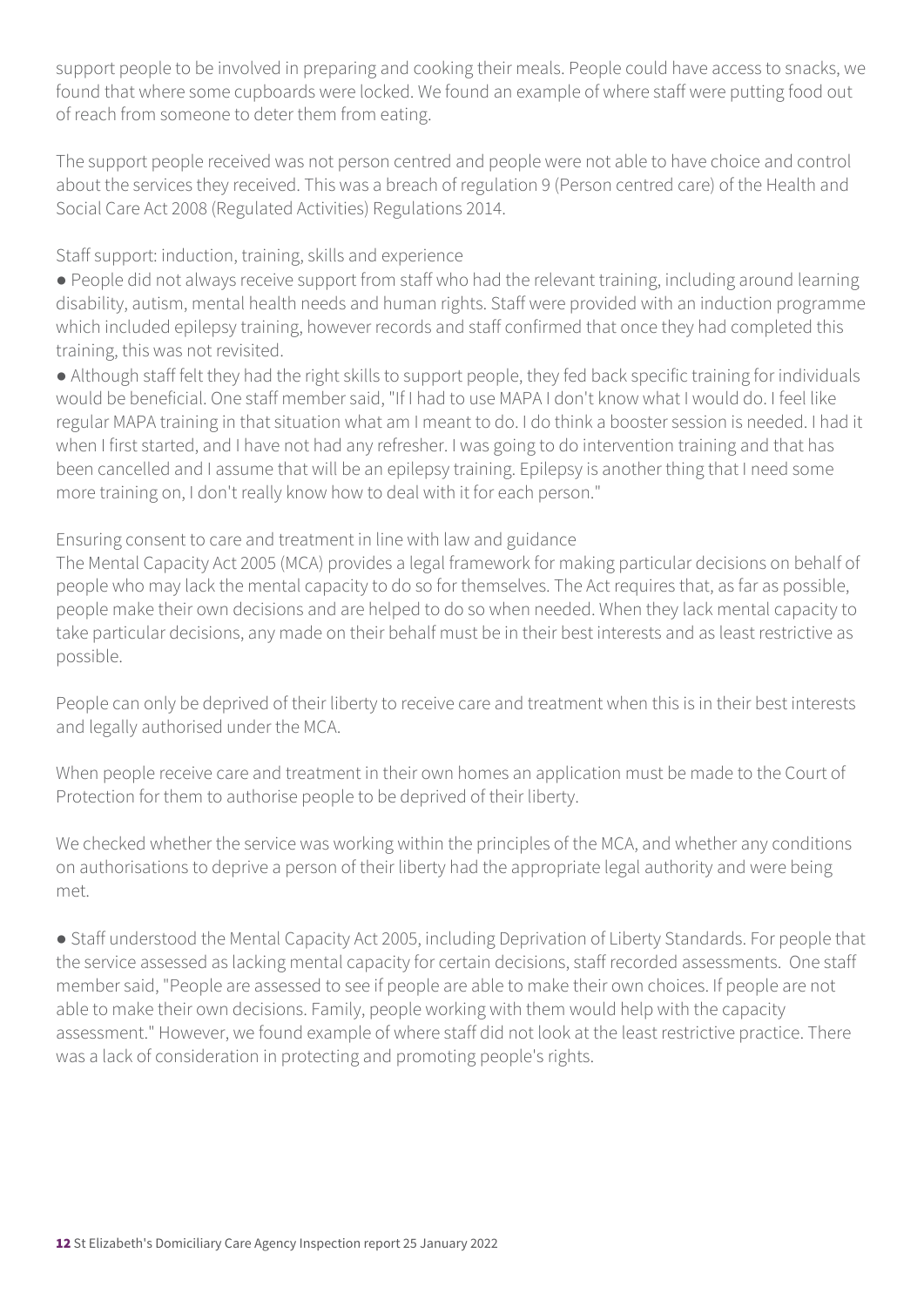### Is the service well-led?

# Our findings

Well-led – this means we looked for evidence that service leadership, management and governance assured high-quality, person-centred care; supported learning and innovation; and promoted an open, fair culture.

At the last inspection this key question was rated as good. At this inspection this key question has now deteriorated to inadequate. This meant there were widespread and significant shortfalls in service leadership. Leaders and the culture they created did not assure the delivery of high-quality care.

Promoting a positive culture that is person-centred, open, inclusive and empowering, which achieves good outcomes for people

- The provider had developed a new strategy with their key values; however, this did not consider key elements relating to right care, right support, right culture. The provider did not meet best practice guidance in relation to the supported living model.
- The provider failed to be a provider that promoted choice and control when people developed their support network. There was a stipulation that if the person was to live in the accommodation the person had to have the support from the provider and use the associated therapies the provider supplied. There was very little input from outside professionals.
- St Elizabeth's Domiciliary Care Agency made good use of the wider health care professionals who worked within the centre. However, lack of input by healthcare professionals from external providers did increase the risk of a closed culture developing within this service.
- Support for staff from the management team was inconsistent. Staff supervision records were not consistent, and staff felt there needed to be more team meetings. One staff member said, "They are hardworking great people just too busy themselves and I know they wish they could do more. I have not been asked once in the last 6 months how are you doing by my bungalow manager." Another staff member said, "Yes I do feel supported. We communicate via email and they come into the bungalow regularly."
- The management team had not recognised support practices did not promote person-centred, open and empowering care and did not recognise the importance of respecting people's homes and staff boundaries. We found staff using parts of people's kitchens for their own property. For example, using people's cupboards and locking items of food so people could not access this.
- Staff spoke in a compassionate way when talking about the people they supported and enjoyed working with people at St Elizabeth's Domiciliary Care Agency. We observed people being supported by staff who came across kind and patient when supporting them.

Managers and staff being clear about their roles, and understanding quality performance, risks and regulatory requirements; Engaging and involving people using the service, the public and staff, fully considering their equality characteristics; How the provider understands and acts on the duty of candour, which is their legal responsibility to be open and honest with people when something goes wrong; Continuous learning and improving care

● The provider did not adequately distinguish between the roles and responsibilities of its own staff and those employed by other providers located in various areas of the St Elizabeth's Centre. It was heavily reliant upon the support of nursing staff employed with in the provider for the completion of tasks that should be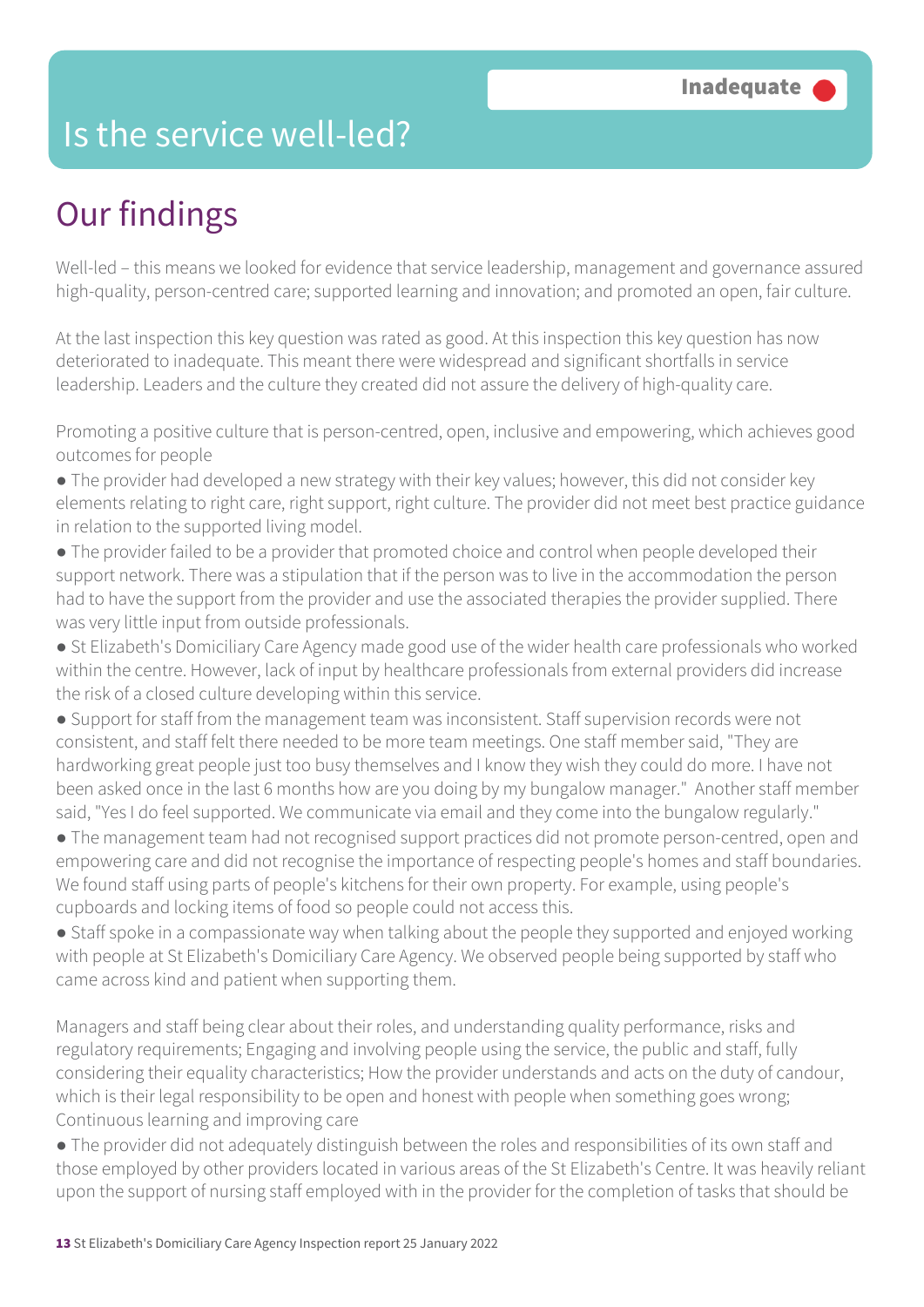managed by people being supported.

- The provider ensured staff completed training courses, however staff had not completed specific training relating to people's individual support needs. For example, learning disability and autism training. This training could improve staff understanding and adapt their way of working to improve the overall culture of the service.
- The provider lacked oversight of certain aspects of the care and care records being completed for people using the service. Care plans and risk assessments did not triangulate.
- Where partner agencies had requested immediate actions following a safeguarding concern, the registered manager had not ensured these were addressed across the service.
- The provider and registered manager did not have a robust quality assurance system in place, where audits and actions were completed, the management team did not have clear oversight that these were actioned. In addition to this the management team failed to identify some significant improvement needed in relation to assistive technology to keep people safe and the lack of clarify in the care plan and risk assessment documents.
- There were mixed views from relatives about the approach of the provider. Some relatives felt the management seemed to lead well and they were satisfied with management. Whereas there was a number of relatives that felt there was significant improvements that need to be made. One relative said, "There is a serious problem with management. They don't communicate and they are short staffed." Another relative said, "There is room for improvement with regards to communication between the people in the bungalow and the management. They are all busy. I feel they need a review by someone experienced."
- Our findings from the other key questions inspected showed that governance processes had not helped to keep people safe, protect their human rights and provide good quality care and support.
- The registered manager said they analysed accidents and incidents. However, this did not pick up the overall trends and themes but looked at singular incidents. For example, there was a number of incidents relating to people becoming physically aggressive towards staff. There was no consideration as to the support or training staff may need or if staff were adequately trained to deal with all situations that may occur.
- Governance systems were either not in place or robust enough to demonstrate the service was effectively managed. This placed people at risk of harm. This was a breach of regulation 17 (Good Governance) of the Health and Social Care Act 2008 (Regulated Activities) Regulations 2014.

Working in partnership with others

- The provider had an internal therapy team as well as nurses. This meant that people were referred to these services which mean little collaboration with external services.
- The professional we spoke with felt that when they were involved in the care for people staff were approachable and gave an example of where they influenced a best practice within the internal services St Elizabeth's Domiciliary Care Agency provides.